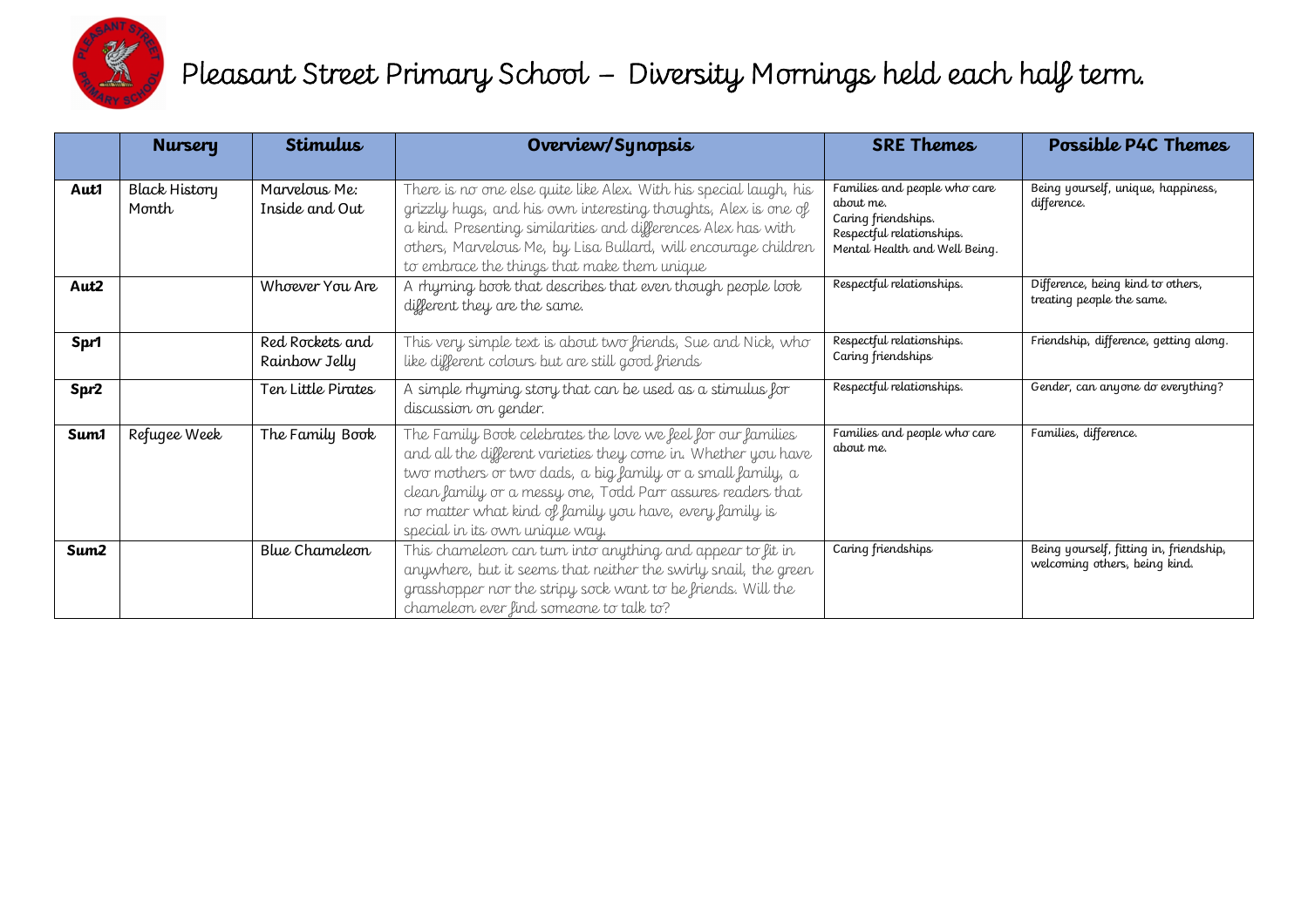

|                  | Reception                     | <b>Stimulus</b>                | Overview/Synopsis                                                                                                                                                                                                                                                                                                                                                                        | <b>SRE Themes</b>                                                                                                                                 | Possible P4C Themes |
|------------------|-------------------------------|--------------------------------|------------------------------------------------------------------------------------------------------------------------------------------------------------------------------------------------------------------------------------------------------------------------------------------------------------------------------------------------------------------------------------------|---------------------------------------------------------------------------------------------------------------------------------------------------|---------------------|
| Aut1             | <b>Black History</b><br>Month | Colours of Us                  | Seven-year-old Lena is going to paint a picture of herself. She<br>wants to use brown paint for her skin. But when she and her<br>mother take a walk Lena learns that brown comes in many<br>different shades. Through the eyes of a little girl who begins<br>to see her familiar world in a new way, this book celebrates<br>the differences and similarities that connect all people. | Respectful relationships.<br>Families and people who care for<br>me.                                                                              |                     |
| Aut <sub>2</sub> |                               | Unique and<br>Wonderful Book   | Unique and Wonderful is a rhyming picture book all about<br>diversity. It encourages children to accept and love the unique<br>differences among themselves and others. This book also<br>discourages attitudes of prejudice and racism.                                                                                                                                                 | Respectful relationships.                                                                                                                         |                     |
| Spr1             |                               | All are Welcome<br><b>book</b> | Warm and inspiring, All Are Welcome lets young children<br>know that no matter what, they have a place, they have a<br>space, and they are welcome in their school.                                                                                                                                                                                                                      | Respectful relationships.<br>Families and people who care for<br>me.<br>Caring friendships.                                                       |                     |
| Spr2             |                               | My World, Your<br>World        | Pierre says 'bonjour'. George says 'hello'. But they both<br>say 'achoo!' when they sneeze. The world is full of all sorts of<br>people, speaking different languages and living different kinds<br>of lives, but deep-down people are basically the same<br>wherever they live.                                                                                                         | Respectful relationships.<br>Caring friendships.                                                                                                  |                     |
| <b>Sum1</b>      | Refugee Week                  | Its ok to be<br>different      | It's Okay to Be Different cleverly delivers the important<br>messages of acceptance, understanding and confidence                                                                                                                                                                                                                                                                        | Respectful relationships.<br>Caring friendships.                                                                                                  |                     |
| Sum <sub>2</sub> |                               | Lost and Found                 | There once was a boy and one day a penguin arrives on his<br>doorstep. The boy decides the penguin must be lost and tries<br>to return him. But no one seems to be missing a penguin. So,<br>the boy decides to take the penguin home himself, and they<br>set out in his row boat on a journey to the South Pole.                                                                       | Caring friendships<br>Being Safe (opportunity to<br>discuss how to ask for help/alert<br>someone if they are lost)<br>Mental Health and Wellbeing |                     |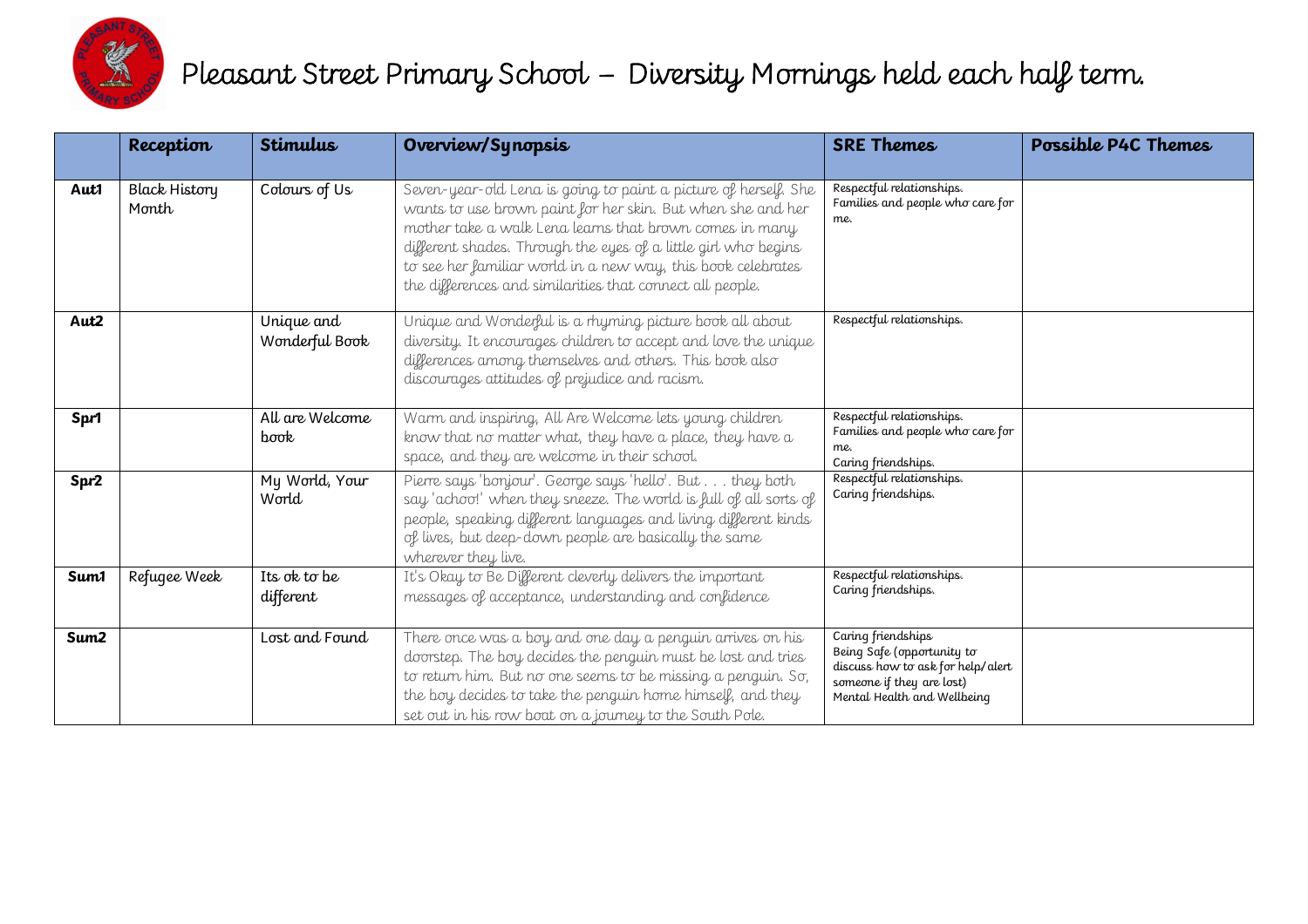

|                  | Class <sub>1</sub>            | <b>Stimulus</b>                   | Overview/Synopsis                                                                                                                                                                                                                                                                                                                                                                                                                                                                                                                                | <b>SRE Themes</b>                                                                               | Possible P4C Themes                                                             |
|------------------|-------------------------------|-----------------------------------|--------------------------------------------------------------------------------------------------------------------------------------------------------------------------------------------------------------------------------------------------------------------------------------------------------------------------------------------------------------------------------------------------------------------------------------------------------------------------------------------------------------------------------------------------|-------------------------------------------------------------------------------------------------|---------------------------------------------------------------------------------|
| <b>Aut1</b>      | <b>Black History</b><br>Month | Amazing Grace                     | In this text Grace desperately wants to play Peter Pan in the<br>school play but the other children point out that Peter Pan is<br>a boy and that he isn't black. Her family work hard to show<br>her that she can be whoever she wants to be.                                                                                                                                                                                                                                                                                                   | Families and people who care<br>about me, respectful<br>relationships.                          | Being yourself, not being afraid to<br>dream, resilience, mindset, stereotypes. |
| Aut <sub>2</sub> |                               | Elmer                             | Elmer is different. Elmer is patchwork.<br>The grey elephants all love him, but he soon starts to wonder<br>what it would be like to be just the same as them                                                                                                                                                                                                                                                                                                                                                                                    | Caring friendships.<br>Respectful relationships.<br>Mental Health and Wellbeing.                | Belonging                                                                       |
| Spr1             |                               | The Great Big<br>Book of Families | This booktakes a look through children's eyes at the wide<br>varieties of family life: from homes, food, ways of celebrating,<br>schools and holidays to getting around, jobs and housework,<br>from extended families, languages and hobbies to pets and<br>family trees - and she concludes that, for most people, their<br>own family is the best one of all!                                                                                                                                                                                 | Families and people who care<br>about me.<br>Respectful relationships.                          | Families, difference.                                                           |
| Spr2             |                               | Beegu                             | Beegu is not supposed to be on Earth. She is lost. She is a<br>friendly little creature, but the Earth People don't seem very<br>welcoming at all. However, so far, she has only met the BIG<br>ones. The little ones are a different matter                                                                                                                                                                                                                                                                                                     | Caring friendships.<br>Mental Health and Wellbeing.<br>Respectful relationships.<br>Being safe. | Appearance, belonging, fears, learnt<br>behaviour, being scared, being lost.    |
| Sum1             | Refugee Week                  | The Colour of<br>Home             | On Hassan's first day at school he paints a colourful picture<br>of his home and family in Somalia, but then adds soldiers,<br>flames and bullets. A Somali translator helps him to explain<br>that the painting shows his feelings about the death of his<br>uncle, and his family's flight from Mogadishu to dreary<br>England.                                                                                                                                                                                                                | Respectful relationships.<br>Caring friendships.<br>Mental Health and Wellbeing.                | Refugees, treating people the same,<br>being caring, friendship.                |
| Sum <sub>2</sub> |                               | That's not how<br>you do it.      | Lucy knows how to do everything. All her friends ask her for<br>help if they need to know the right way to do something.<br>When Toshi arrives, Lucy thinks he can't do anything properly<br>at all. He eats differently, plays strange music, and he<br>definitely can't paint elephants. She can barely hide her<br>frustration. And when she finally tries to teach Toshi the right<br>way to do things, she learns a very important lesson herself.<br>A simple, funny tale about understanding, respecting and<br>enjoying our differences. | Caring friendships.<br>Mental Health and Wellbeing.<br>Respectful Relationships                 | Feelings and emotions.                                                          |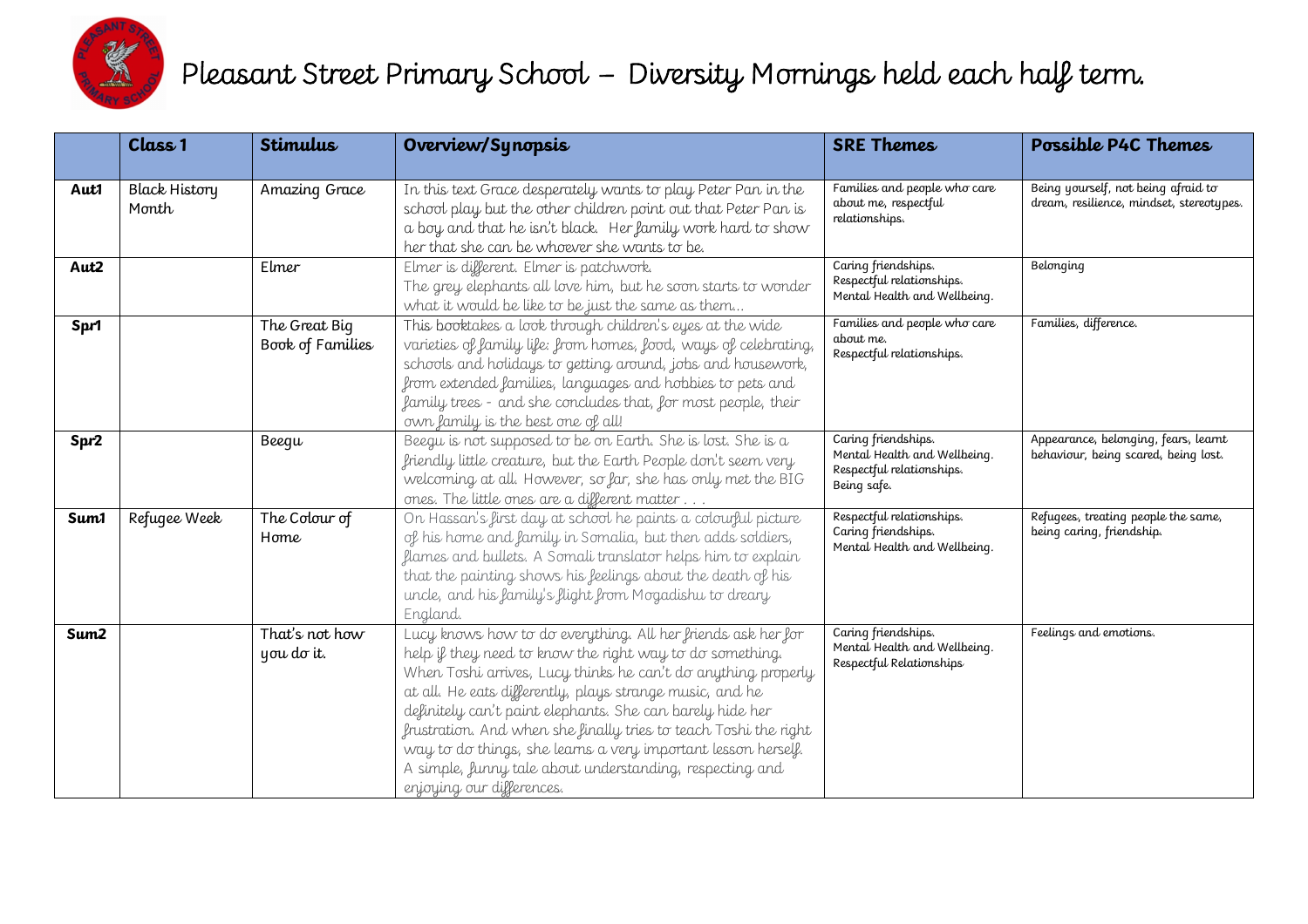

|                  | Class <sub>2</sub>   | <b>Stimulus</b>    | Overview/Synopsis                                             | <b>SRE Themes</b>                                       | Possible P4C Themes                                                    |
|------------------|----------------------|--------------------|---------------------------------------------------------------|---------------------------------------------------------|------------------------------------------------------------------------|
|                  |                      |                    |                                                               |                                                         |                                                                        |
| Aut1             | <b>Black History</b> | Martins Words      | Martin's Big Words introduces the children to Martin Luther   | Respectful relationships.                               | Courage, adversity, standing up for                                    |
|                  | Month                |                    | King and his life. It also explains the meaning and purpose   | Mental health and well-being.                           | what you believe in, standing up and<br>speaking out, right and wrong, |
|                  |                      |                    | behind his infamous speech.                                   |                                                         | discrimination.                                                        |
| Aut <sub>1</sub> |                      | Blown Away Book    | Penguin Blue and his friends go on a gloriously illustrated   | Caring friendships.                                     |                                                                        |
|                  |                      |                    | adventure full of good ideas, homesickness and the perils of  | Respectful relationships.                               |                                                                        |
|                  |                      |                    | kites, from the sparkling new talent Rob Biddulph.            |                                                         |                                                                        |
| Spr1             |                      | The First Slodge   | A wonderfully original and witty picture book from the        | Caring friendships.                                     | Friendship, sharing, working with                                      |
|                  |                      | <b>Book</b>        | award-winning author, Jeanne Willis This humorous             | Respectful relationships.                               | others, feelings and emotions.                                         |
|                  |                      |                    | exploration of sharing and friendship carries an important    |                                                         |                                                                        |
|                  |                      |                    | message: that the world belongs to everyone.                  |                                                         |                                                                        |
| Spr2             |                      | Can I Join Your    | Duck wants to join a club. But he needs to be able to ROAR to | Respectful relationships.                               | Diversity, friendship being kind to                                    |
|                  |                      | $C$ lub?           | join Lion Club, or TRUMPET to join Elephant Club. And all he  | Caring friendships.                                     | others, friendships, belonging.                                        |
|                  |                      |                    | can do is QUACK! What's a Duck to do? Why, set up his own     |                                                         |                                                                        |
|                  |                      |                    | club of course where everyone is welcome to join! a heart-    |                                                         |                                                                        |
|                  |                      |                    | warming story which celebrates the importance of diversity    |                                                         |                                                                        |
|                  |                      |                    | and friendship.                                               |                                                         |                                                                        |
| <b>Sum1</b>      | Refugee Week         | The Silence Seeker | A simple, moving story which is the perfect way to gently     | Respectful relationships.                               | Refugees, friendship, making others feel<br>welcome, loss.             |
|                  |                      |                    | open discussion around the refugee crisis.                    | Caring friendships.<br>Families and people who care for |                                                                        |
|                  |                      |                    |                                                               | me.                                                     |                                                                        |
| Sum <sub>2</sub> |                      | Something Else     | A simple story, about a small creature who does his best to   | Caring friendships                                      | Diversity, friendship being kind to                                    |
|                  |                      | <b>Book</b>        | join in with the others. But he's different. No matter how he | Respectful relationships.                               | others, friendships, belonging.                                        |
|                  |                      |                    | tries, he just doesn't belong.                                |                                                         |                                                                        |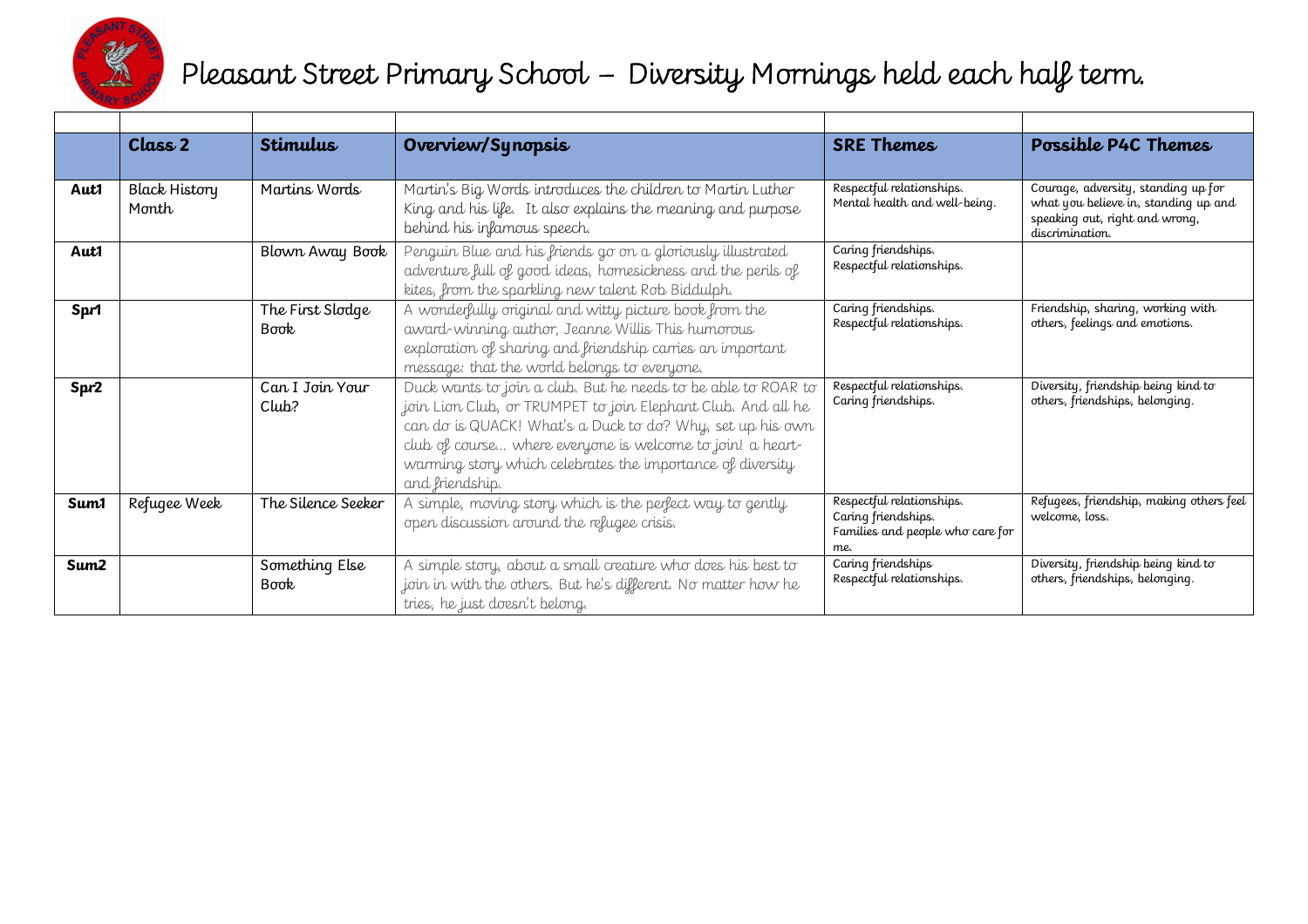

|                  | Class <sub>3</sub>            | <b>Stimulus</b>                       | Overview/Synopsis                                                                                                                                                                                                                                                                                                                                                                                                                    | <b>SRE Themes</b>                                                                                                   | Possible P4C Themes                                                                                                                                 |
|------------------|-------------------------------|---------------------------------------|--------------------------------------------------------------------------------------------------------------------------------------------------------------------------------------------------------------------------------------------------------------------------------------------------------------------------------------------------------------------------------------------------------------------------------------|---------------------------------------------------------------------------------------------------------------------|-----------------------------------------------------------------------------------------------------------------------------------------------------|
| <b>Aut1</b>      | <b>Black History</b><br>Month | Rosa Parks                            | Rosa Parks is a famous woman in history who protested<br>against what she believed in. Discuss standing up for what<br>is right, difference, protesting for what you believe in, hope,<br>can you change things?                                                                                                                                                                                                                     | Respectful relationships.<br>Mental health and well-being.<br>Being Safe.                                           | Courage, adversity, standing up for<br>what you believe in, breaking the rules,<br>right and wrong, discrimination.                                 |
| Aut <sub>2</sub> |                               | Two Monsters<br><b>Book</b>           | Two monsters live on either side of a mountain. Sometimes<br>they talk through the hole in the mountain, but they never see<br>each other. One evening, they get into a silly argument about<br>whether day is departing or night is arriving, which escalates<br>into a rock throwing fight, which eventually destroys the<br>mountain, and enables the monsters to see each other's point<br>of view and live together as friends. | Respectful relationships.<br>Caring friendships.<br>Mental Health and Wellbeing.                                    | Friendships, arguments, stubbornness,<br>anger, feelings and emotions, seeing<br>things from another person's point of<br>view, considering others. |
| Spr1             |                               | We Are All<br>Wonders Book            | We're All Wonders taps into every child's longing to belong,<br>and to be seen for who they truly are. It's the perfect way for<br>families and teachers to talk about empathy, difference and<br>kindness with young children.                                                                                                                                                                                                      | Respectful relationships.<br>Caring friendships.                                                                    | Differences, treating others with<br>respect, empathy, kindness.                                                                                    |
| Spr2             |                               | Dogs Don't Do<br><b>Ballet Book</b>   | A fabulous feel-good book about a small dog with a big<br>personality and even bigger dreams.                                                                                                                                                                                                                                                                                                                                        | Respectful relationships.                                                                                           | Difference, respect, tolerance, diversity.                                                                                                          |
| Sum1             | Refugee Week                  | Azzi in Between                       | Azzi and her parents are in danger. They have to leave their<br>home and escape to another country on a frightening journey<br>by car and boat. In the new country they must learn to speak<br>a new language, find a new home and Azzi must start a new<br>school. With a kind helper at the school, Azzi begins to learn<br>English and understand that she is not the only one who has<br>had to flee her home.                   | Respectful relationships.<br>Families and people who care for<br>me.<br>Being safe.<br>Mental Health and Wellbeing. | Refugees, friendship, welcoming others,<br>new starts, grief, change, missing<br>people.                                                            |
| Sum <sub>2</sub> |                               | How to Heal A<br>Broken Wing<br>Book. | In the busy city, no one sees the bird lying on the pavement<br>with a broken wing. No one, except a young boy named Will.<br>With the help of his parents, Will takes the bird home to care<br>for it. With rest, time, and a little hope, perhaps the bird will<br>fly again.                                                                                                                                                      | Caring friendships.<br>Respectful relationships.<br>Mental Health and wellbeing.                                    | Caring for others, empathy,<br>compassion, not giving up, hope.                                                                                     |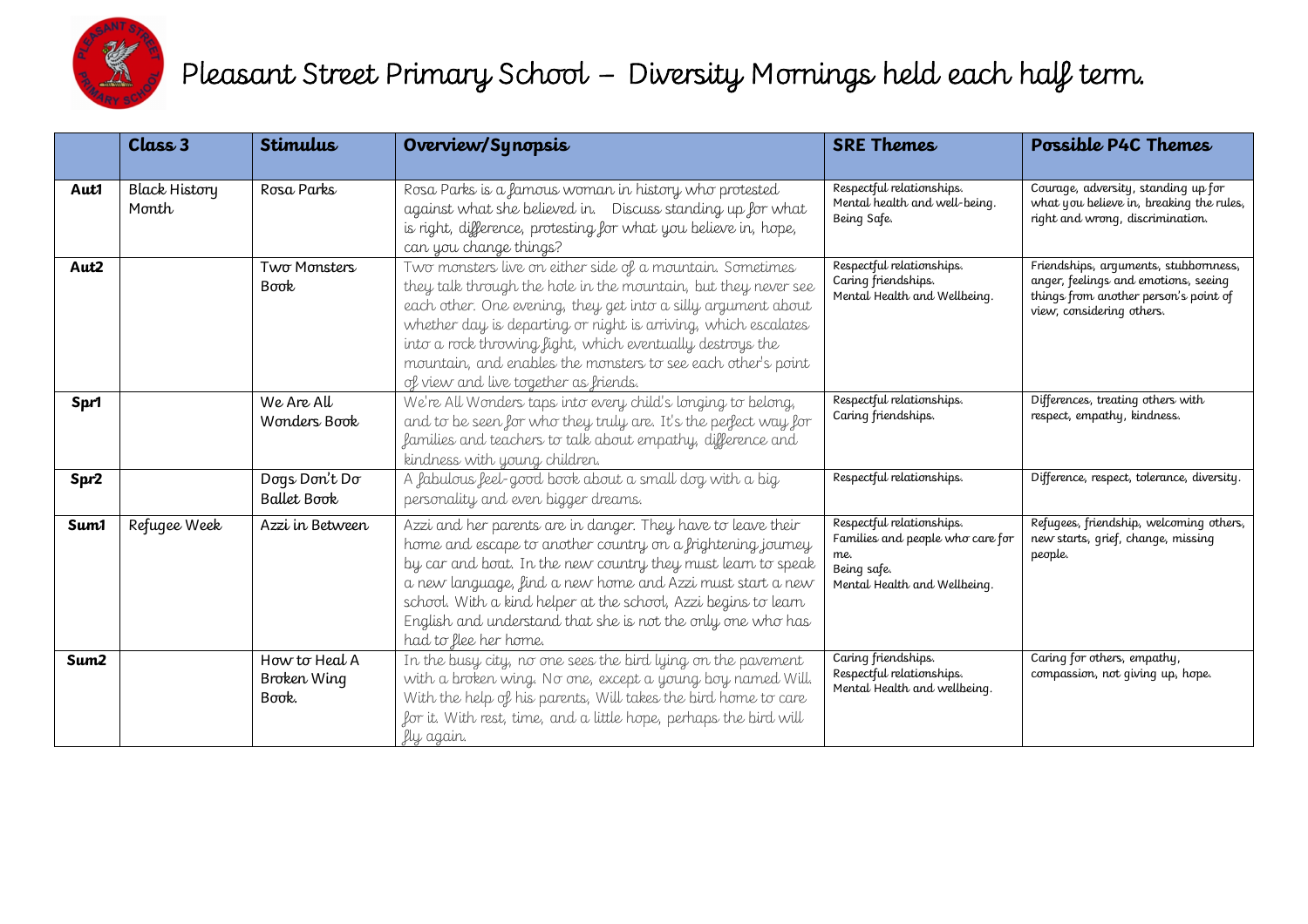

|                  | Class <sub>4</sub>            | <b>Stimulus</b>                             | Overview/Synopsis                                                                                                                                                                                                                                                                                   | <b>SRE Themes</b>                                                                                                   | Possible P4C Themes                                                                                                              |
|------------------|-------------------------------|---------------------------------------------|-----------------------------------------------------------------------------------------------------------------------------------------------------------------------------------------------------------------------------------------------------------------------------------------------------|---------------------------------------------------------------------------------------------------------------------|----------------------------------------------------------------------------------------------------------------------------------|
| <b>Aut1</b>      | <b>Black History</b><br>Month | The Patchwork<br>Path,<br>(The Slave Trade) | A story about a young girl and her father who use a<br>patchwork quilt with hidden messages to escape slavery and<br>aim for freedom. Discussion links to Liverpool and an<br>ucoming history topic.                                                                                                | History topic in Summer 1.<br>Respectful relationships.<br>Being Safe, bravery, hope,<br>courage and determination. | Right and wrong, human rights, social<br>justice.                                                                                |
| Aut <sub>2</sub> |                               | The Way Back<br>Home Book                   | Once there as a boy, and one day, he found an aeroplane in<br>his cupboard. At first, all went well and the plane flew higher<br>and higher and higher until suddenly, with a splutter, it ran<br>out of petrol. The boy was stuck on the moon and he was not<br>alone.                             | Mental Health and Wellbeing.<br>Caring friendships.                                                                 | Appearance, belonging, fears, being<br>scared, being lost, asking for help.                                                      |
| Spr1             |                               | Introducing Teddy<br>Book                   | A sweet and gentle story about being true to yourself and<br>being a good friend, Introducing Teddy can also help children<br>understand gender identity.                                                                                                                                           | Respectful relationships.<br>Mental Health and Wellbeing.                                                           | Friendship, being yourself, gender,<br>identity.                                                                                 |
| Spr2             |                               | The Truth Pixie<br>Book                     | 'Wherever she is, whatever the day, she only has one kind of<br>thing to say. Just as cats go miaow and cows go moo, The<br>Truth Pixie can only say things that are true. 'A very funny<br>and lovable tale of how one special pixie learned to love<br>herself                                    | Mental health and Wellbeing.<br>Caring friendships.                                                                 | Truth, sadness, happiness, moving<br>house, starting somewhere new,<br>worry, telling the truth, loving yourself,<br>love, loss. |
| Sum1             | Refugee Week                  | The Day the War<br>Came                     | A powerful and necessary picture book $-$ the journey of $a$<br>child forced to become a refugee when war destroys<br>everything she has ever known.                                                                                                                                                | Respectful relationships.<br>Families and people who care for<br>me.<br>Being safe.<br>Mental Health and Wellbeing. | Refugee, war, starting somewhere new,<br>feeling welcomed, sanctuary, making<br>others feel welcome, empathy, change.            |
| Sum <sub>2</sub> |                               | The Invisible Boy<br>Book                   | Meet Brian, the invisible boy. Nobody ever seems to notice<br>him or think to include him in their group, game, or birthday<br>party until, that is, a new kid comes to class.<br>this gentle story shows how small acts of kindness can help<br>children feel included and allow them to flourish. | Mental Health and Wellbeing.<br>Caring friendships.                                                                 | Empathy, helping others, noticing<br>people, making others feel welcome,<br>difference.                                          |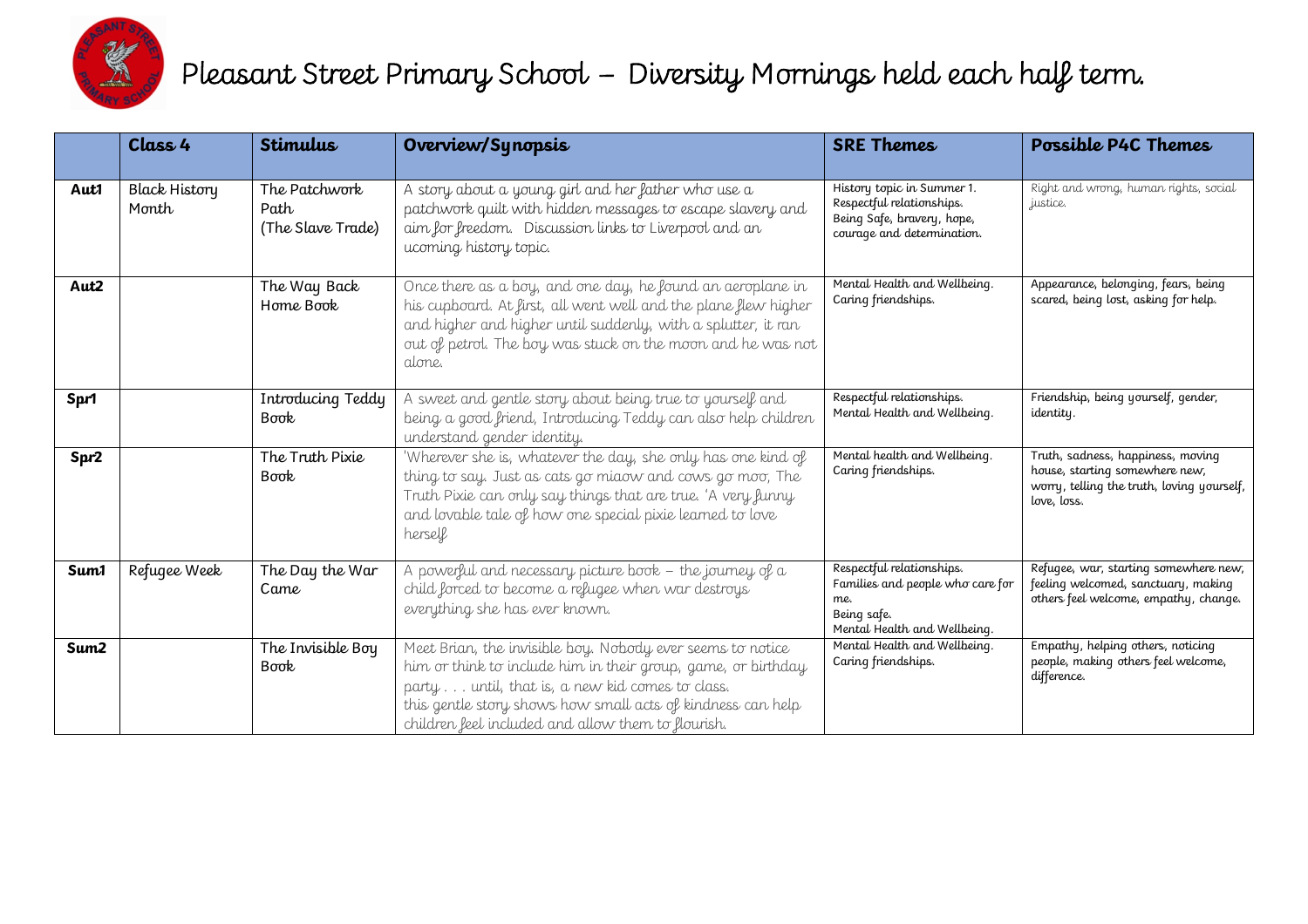

|                  | Class <sub>5</sub>             | <b>Stimulus</b>               | Overview/Synopsis                                                                                                                                                                                                       | <b>SRE Themes</b>                                                                           | Possible P4C Themes                                                                                                                                                      |
|------------------|--------------------------------|-------------------------------|-------------------------------------------------------------------------------------------------------------------------------------------------------------------------------------------------------------------------|---------------------------------------------------------------------------------------------|--------------------------------------------------------------------------------------------------------------------------------------------------------------------------|
| <b>Aut1</b>      | <b>Black History</b><br>Month, | Hidden Figures<br>Book,       | This book tells the story of four black women who worked for<br>NASA and the discrimination they faced due to their race and<br>gender.                                                                                 | Respectful Relationships<br>Being Safe.<br>Science - Earth and Space                        | Resilience, success, recognition, hard<br>work, adversity, difference, treating<br>others the same, standing up and<br>speaking out, right and wrong,<br>discrimination. |
| Aut <sub>2</sub> |                                | The Thing Book                | One day, the Thing falls from the sky and four strangers<br>stumble across it. Together they decide to work together to<br>take care of the Thing.                                                                      | Respectful relationships.<br>Caring Friendships                                             | Difference, making people feel<br>welcome, caring for others, acceptance,<br>belonging.                                                                                  |
| Spr1             |                                | Night Shift Book              | Debi Gliori examines how depression affects one's whole<br>outlook upon life, and shows that there can be an escape - it<br>may not be easy to find, but it is there.                                                   | Mental Health and Wellbeing.<br>Being Safe                                                  | Mental Health, depression, asking<br>people for help, trying to change<br>mindset and feelings.                                                                          |
| Spr2             |                                | And Tango Makes<br>Three Book | The heart-warming true story of two penguins who create a<br>non-traditional family.                                                                                                                                    | Families and people who care for<br>me.<br>Respectful relationships.<br>Caring friendships. | Families, adoption, animal welfare,<br>freedom, individuality, uniqueness.                                                                                               |
| Sum1             | Refugee Week                   | King of the Sky<br>Book       | A powerful and beautifully illustrated story about migration<br>and the meaning of home,                                                                                                                                | Respectful relationships.<br>Caring friendships.<br>Mental Health and Wellbeing.            | Hope, adversity, friendship, empathy,<br>refugees, belonging, welcoming others,<br>feeling at home.                                                                      |
| Sum <sub>2</sub> |                                | The Black Dog<br>Book         | Only Small, the youngest of the Hopes, has the courage to<br>face the Black Dog that appears outside the family's home.<br>When it chases her through the forest she shows no fear, so it<br>grows smaller and smaller. | Mental Health and Wellbeing.<br>Being Safe                                                  | Fear, safety.                                                                                                                                                            |